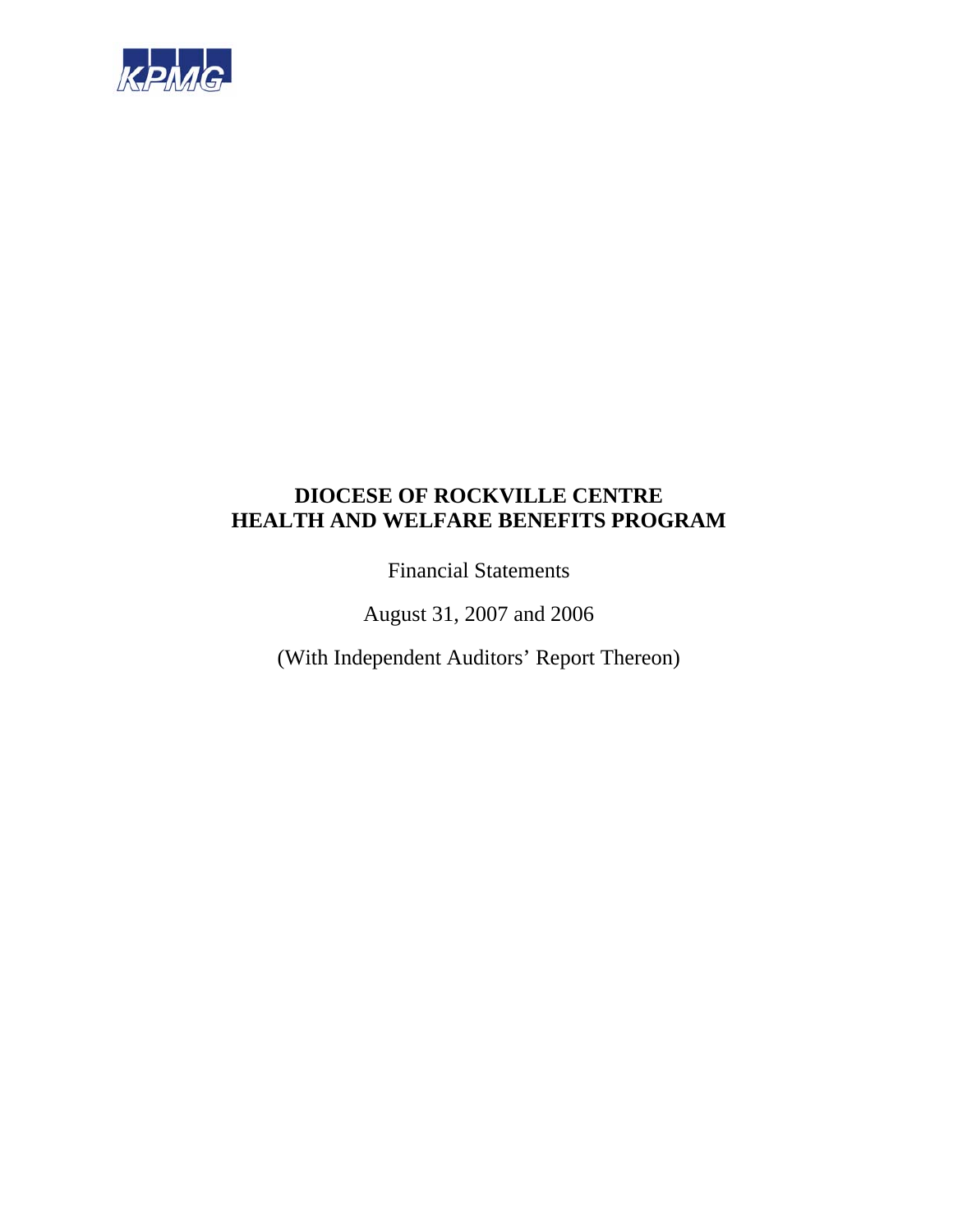

**KPMG LLP**  Suite 200 1305 Walt Whitman Road Melville, NY 11747-4302

### **Independent Auditors' Report**

The Most Reverend William F. Murphy, S.T.D., L.H.D., Bishop of the Roman Catholic Diocese of Rockville Centre:

We have audited the accompanying statements of net assets available for benefits and of plan benefit obligations of the of the Diocese of Rockville Centre Health and Welfare Benefits Program (the Plan) as of August 31, 2007 and 2006, and the related statements of changes in net assets available for benefits and of changes in benefit obligations for the years then ended. These financial statements are the responsibility of the Plan's management. Our responsibility is to express an opinion on these financial statements based on our audits.

We conducted our audits in accordance with auditing standards generally accepted in the United States of America. Those standards require that we plan and perform the audit to obtain reasonable assurance about whether the financial statements are free of material misstatement. An audit includes consideration of internal control over financial reporting as a basis for designing audit procedures that are appropriate in the circumstances, but not for the purpose of expressing an opinion on the effectiveness of the Plan's internal control over financial reporting. Accordingly, we express no such opinion. An audit also includes examining, on a test basis, evidence supporting the amounts and disclosures in the financial statements, assessing the accounting principles used and significant estimates made by management, as well as evaluating the overall financial statement presentation. We believe that our audits provide a reasonable basis for our opinion.

In our opinion, the financial statements referred to above present fairly, in all material respects, the financial status of the of the Diocese of Rockville Centre Health and Welfare Benefits Program as of August 31, 2007 and 2006, and the changes in its financial status for the years then ended in conformity with U.S. generally accepted accounting principles.

KPMG LLP

July 28, 2008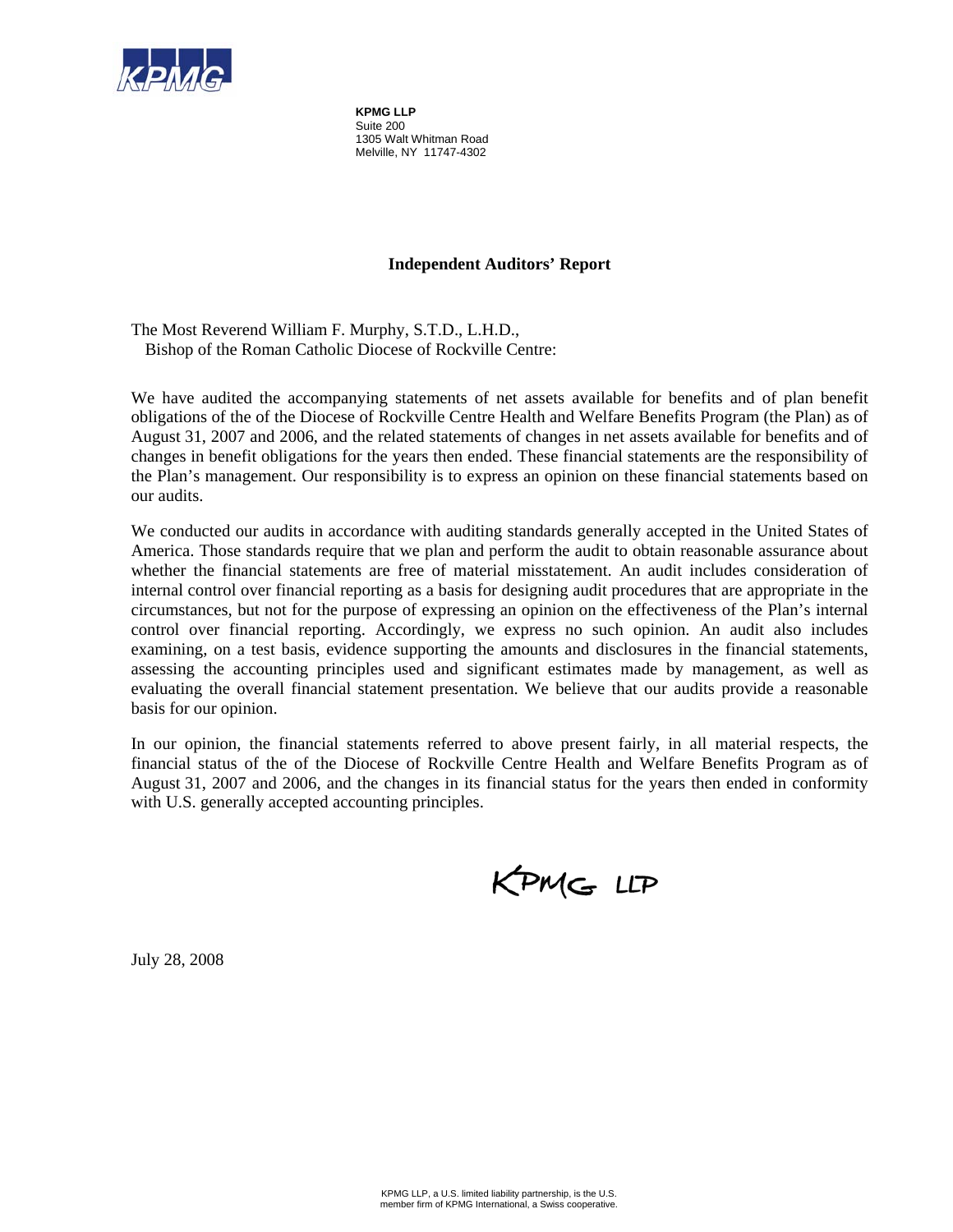### Statements of Net Assets Available for Benefits

## August 31, 2007 and 2006

| <b>Assets</b>                                                                                                                                                                                                                                                                                                                                   |    | 2007                                           | 2006                                 |
|-------------------------------------------------------------------------------------------------------------------------------------------------------------------------------------------------------------------------------------------------------------------------------------------------------------------------------------------------|----|------------------------------------------------|--------------------------------------|
| Investments, at fair value (note 2):<br>Unitas Short-Term Fund<br><b>Unitas Balanced Fund</b><br>Equity Securities - MetLife<br>Cash                                                                                                                                                                                                            | \$ | 4,834,118<br>11,895,659<br>1,174,101<br>29,925 | 4,355,339<br>10,788,228<br>1,008,755 |
| Total investments                                                                                                                                                                                                                                                                                                                               |    | 17,933,803                                     | 16,152,322                           |
| Receivables:<br>Participant's and employer contributions, net of allowance for<br>doubtful accounts of approximately \$2,093,000 and \$1,988,000<br>in 2007 and 2006, respectively (note 4)<br>Flexible spending account contributions<br>Due from deposit and loan account of the Administrative Offices<br>of the Diocese of Rockville Centre |    | 1,422,332<br>6,236,464                         | 2,833,915<br>95,506<br>8,279,894     |
| Total receivables                                                                                                                                                                                                                                                                                                                               |    | 7,658,796                                      | 11,209,315                           |
| Other assets                                                                                                                                                                                                                                                                                                                                    |    | 81,709                                         |                                      |
| Cash                                                                                                                                                                                                                                                                                                                                            |    |                                                | 152,740                              |
| <b>Total assets</b>                                                                                                                                                                                                                                                                                                                             |    | 25,674,308                                     | 27,514,377                           |
| <b>Liabilities</b>                                                                                                                                                                                                                                                                                                                              |    |                                                |                                      |
| Accounts payable and accrued expenses<br>Due to other Diocesan organizations (note 7)                                                                                                                                                                                                                                                           |    | 2,501,814<br>1,214,785                         | 427,921<br>1,085,578                 |
| <b>Total liabilities</b>                                                                                                                                                                                                                                                                                                                        |    | 3,716,599                                      | 1,513,499                            |
| Net assets available for benefits                                                                                                                                                                                                                                                                                                               | S  | 21,957,709                                     | 26,000,878                           |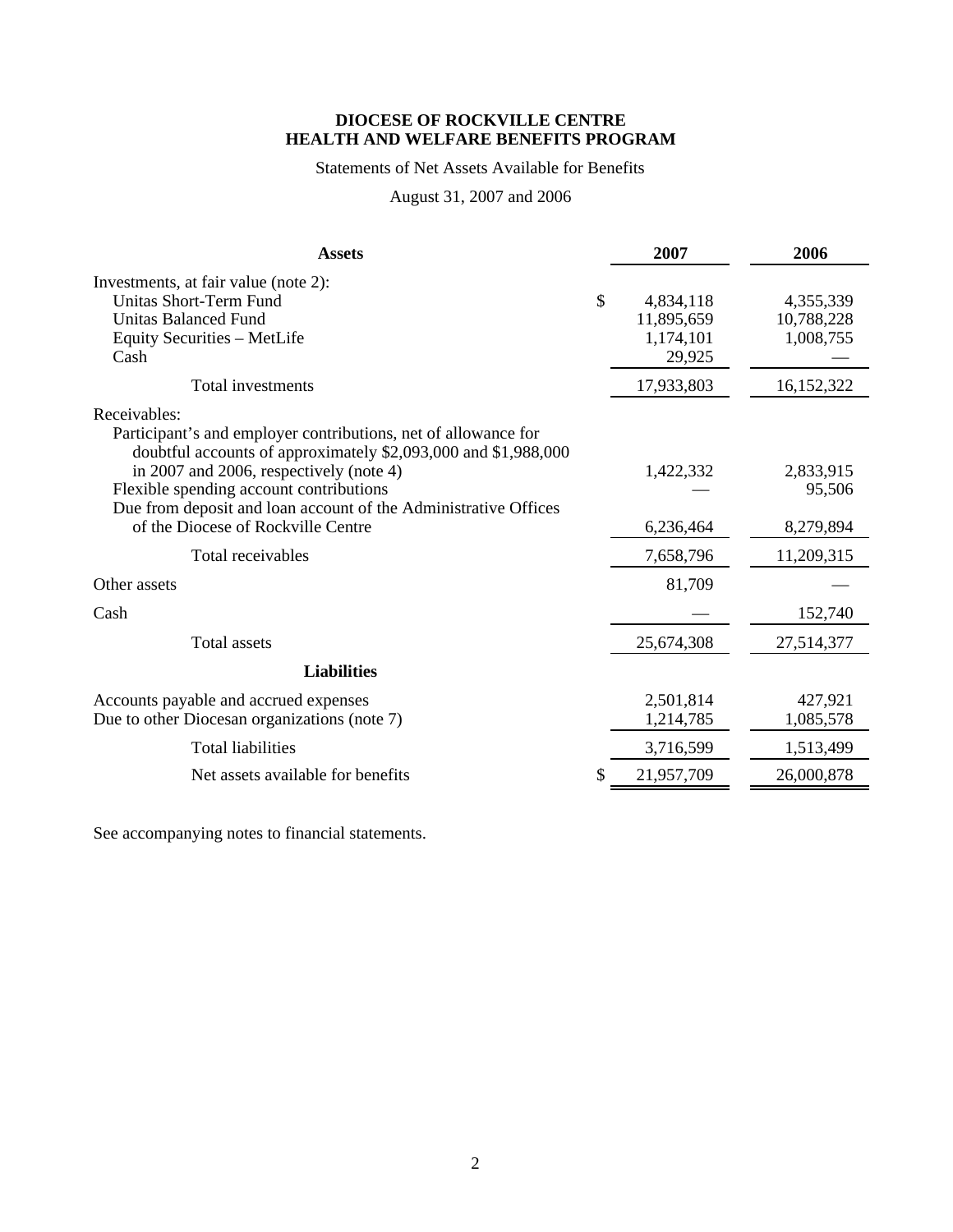## Statements of Changes in Net Assets Available for Benefits

Years ended August 31, 2007 and 2006

|                                                                                                                                                                                                   |               | 2007                                              | 2006                               |
|---------------------------------------------------------------------------------------------------------------------------------------------------------------------------------------------------|---------------|---------------------------------------------------|------------------------------------|
| Additions:<br>Contributions:                                                                                                                                                                      |               |                                                   |                                    |
| Participating employers<br>Participants                                                                                                                                                           | $\mathcal{S}$ | 27,600,560<br>6,244,293                           | 25,916,574<br>5,467,112            |
| Total contributions                                                                                                                                                                               |               | 33,844,853                                        | 31,383,686                         |
| Investment income:<br>Net appreciation in fair value of investments<br>Interest and dividends                                                                                                     |               | 1,402,063<br>10,815                               | 1,148,359<br>9,532                 |
| Total investment income                                                                                                                                                                           |               | 1,412,878                                         | 1,157,891                          |
| Fee income and other (note 4)                                                                                                                                                                     |               | 447,522                                           | 1,324,977                          |
| Total additions                                                                                                                                                                                   |               | 35,705,253                                        | 33,866,554                         |
| Deductions:<br>Healthcare and flexible spending benefits paid to participants<br>Jubilee Grant (note 6)<br>Insurance companies' premiums and fees<br>General and administrative expenses (note 7) |               | 26,435,427<br>6,507,667<br>5,638,142<br>1,167,186 | 22,968,090<br>5,860,097<br>663,814 |
| Total deductions                                                                                                                                                                                  |               | 39,748,422                                        | 29,492,001                         |
| (Decrease) increase in net assets available for benefits                                                                                                                                          |               | (4,043,169)                                       | 4,374,553                          |
| Net assets available for benefits at beginning of year                                                                                                                                            |               | 26,000,878                                        | 21,626,325                         |
| Net assets available for benefits at end of year                                                                                                                                                  |               | 21,957,709                                        | 26,000,878                         |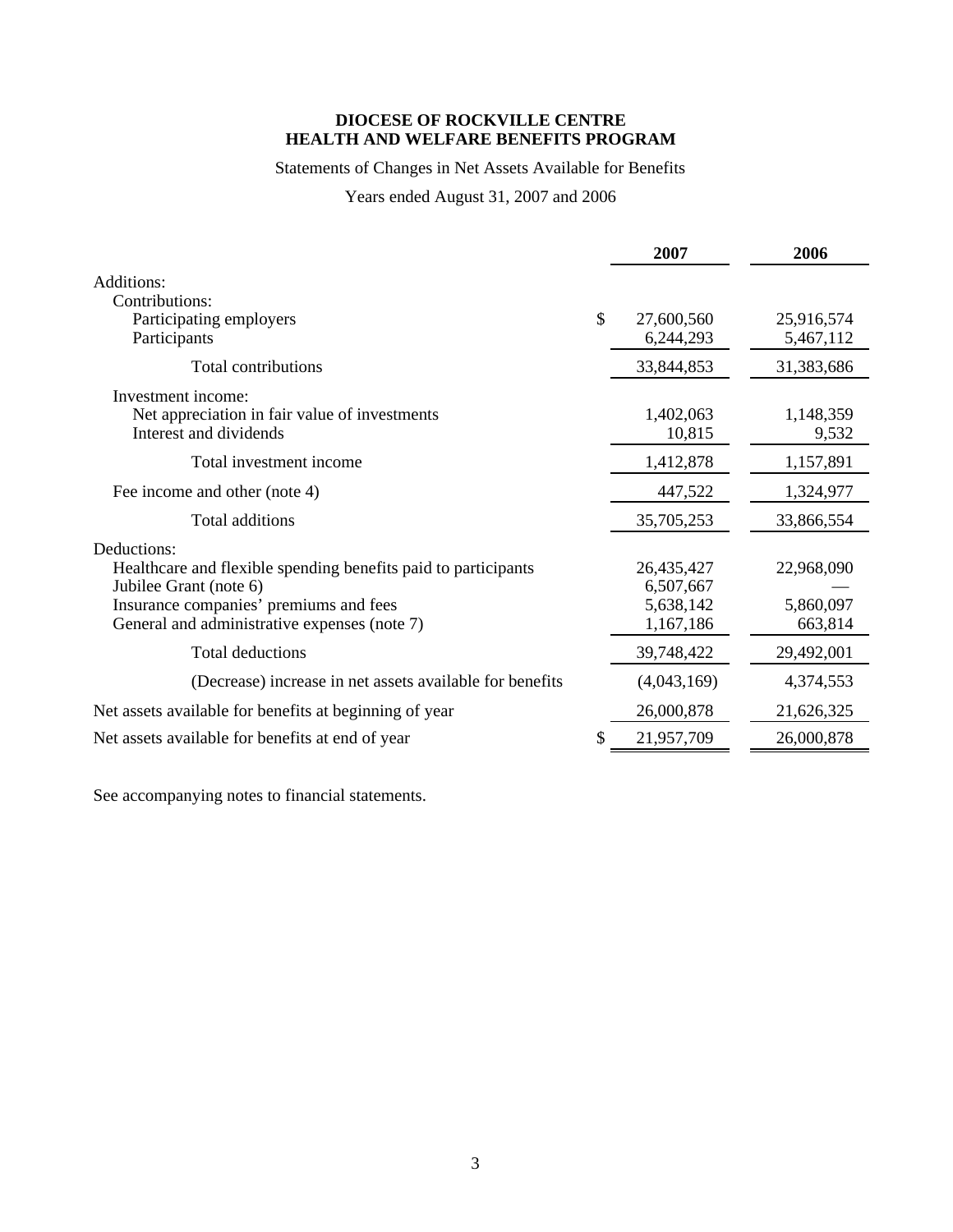## Statement of Plan's Benefit Obligations

## August 31, 2007 and 2006

|                                                                                                        | 2007                 | 2006                 |
|--------------------------------------------------------------------------------------------------------|----------------------|----------------------|
| Amounts currently payable:<br>Claims payable to providers and participants<br>Premiums due to insurers | 3,923,716<br>272,139 | 2,212,187<br>463,593 |
| Plan's total benefit obligation                                                                        | 4, 195, 855          | 2,675,780            |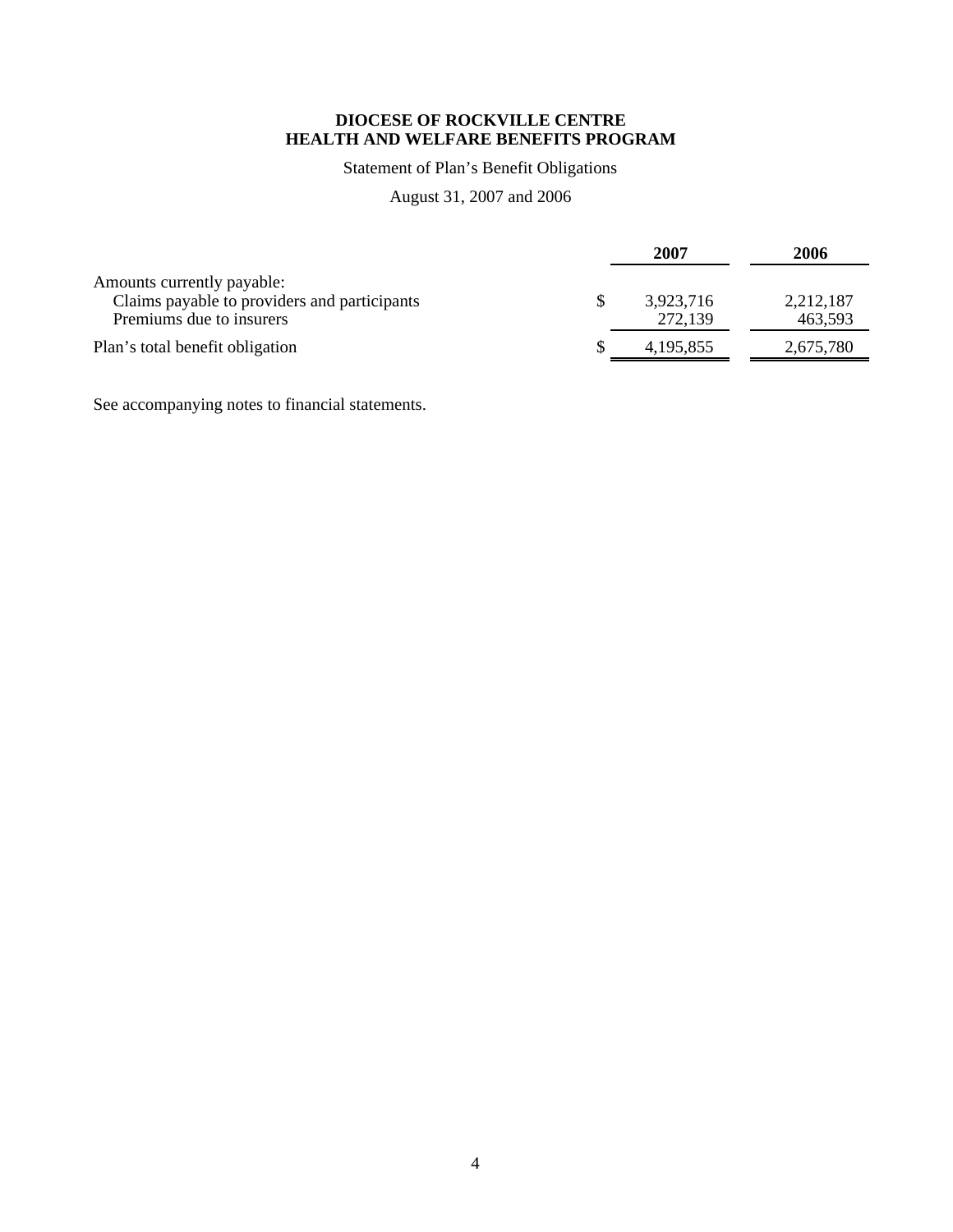## Statements of Changes in Plan's Benefit Obligations

Years ended August 31, 2007 and 2006

|                                                                  |   | 2007           | 2006         |
|------------------------------------------------------------------|---|----------------|--------------|
| Amounts currently payable to or for participants, beneficiaries, |   |                |              |
| and dependents:                                                  |   |                |              |
| Balance at beginning of year                                     | S | 2,675,780      | 2,228,047    |
| Claims reported and approved for payment                         |   | 28,146,956     | 23,119,340   |
| Claims paid                                                      |   | (26, 435, 427) | (22,968,090) |
| Premiums to insurance carriers                                   |   | 5,446,688      | 6,156,580    |
| Insurance companies' premiums and fees paid                      |   | (5,638,142)    | (5,860,097)  |
| Balance at end of year                                           | S | 4,195,855      | 2,675,780    |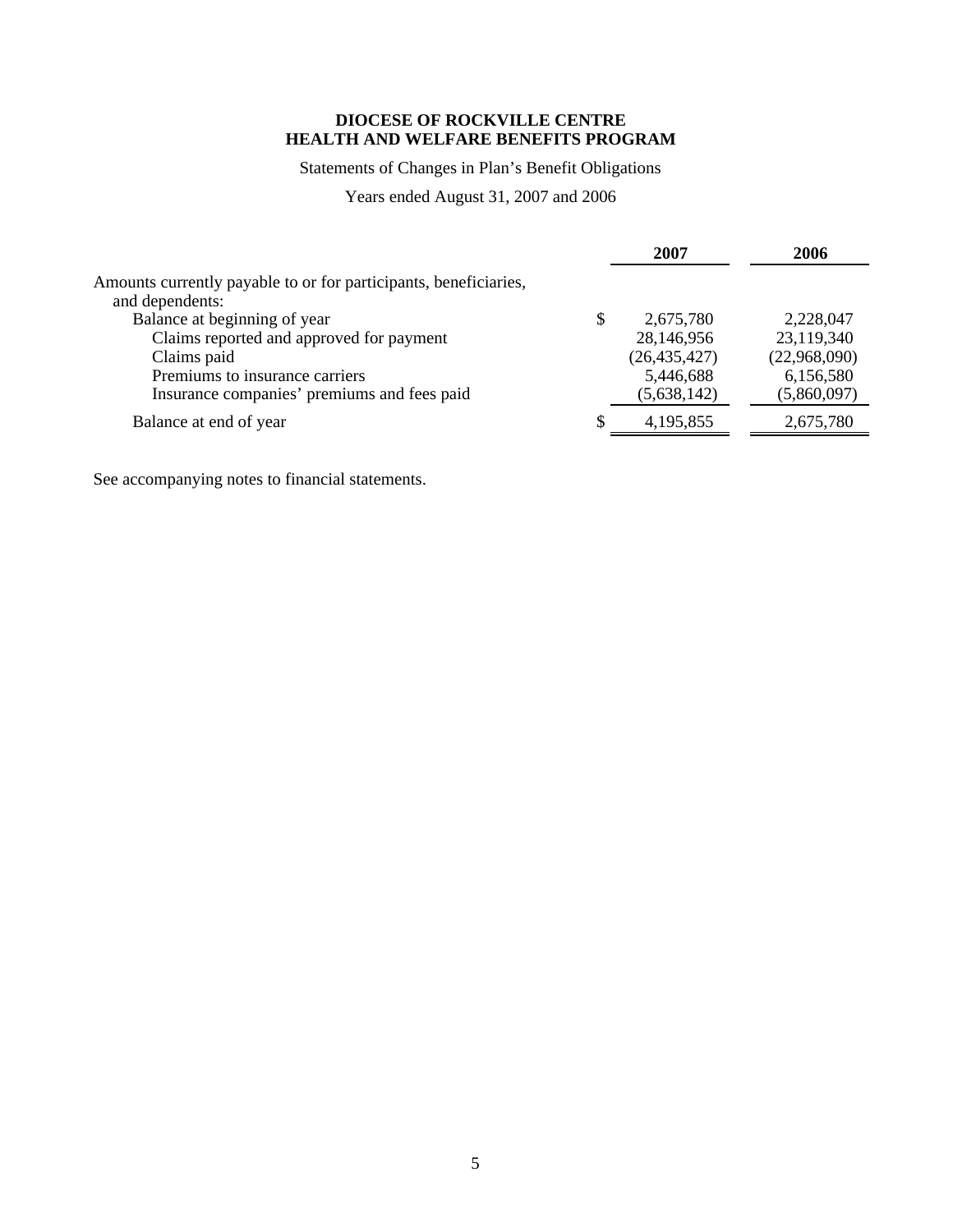#### Notes to Financial Statements

August 31, 2007 and 2006

#### **(1) Description of the Plan**

The following description of the Diocese of Rockville Centre Health and Welfare Benefits Program (the Plan) provides only general information. Participants should refer to the Plan agreement for a complete description of the Plan's provisions.

The Plan was established to provide placement of medical, prescription drug, dental, and/or life, and nonoccupational disability insurance coverage for the participating employees of the parishes, schools, and other Roman Catholic organizations (participating entity) within the Roman Catholic Diocese of Rockville Centre (the Diocese).

The Diocese has been delegated the responsibility of administering the financial activities of the Plan, which is intended to be a "cafeteria plan" meeting the requirements of Section 125 of the Internal Revenue Code of 1986 (the Code). The Plan is also intended to be a qualified "church plan" within the meaning of the Code, and Section 414(e) and Section 3 (33) of the Employee Retirement Income Security Act of 1974 (ERISA), as amended, and is therefore exempt from the requirements of ERISA. The Plan's benefit coverage begins January 1 and ends December 31.

The Plan falls under the direct responsibility of the Administrative Offices of the Diocese, which is classified as a  $501(c)$  (3) organization and is exempt from federal income taxes under Section  $501(a)$  of the Internal Revenue Code and a similar provision of the New York State income tax laws.

The Plan's health benefit coverages are summarized below.

#### *(a) Major Medical Coverage*

The Plan provides options for participants as follows:

- Empire Blue EPO a component plan of the wholly self-insured health plan where individual participants may receive all of their care through a network of participating providers, hospitals, and specialists. In addition, there are no out-of-network benefits attached to this component plan and referrals are not required.
- Empire Blue PPO a component plan of the wholly self-insured health plan where individual participants may receive all of their care through a network of participating providers, hospitals, and specialists. In addition, after deductibles, there are out-of-network benefits attached to this component plan and referrals are not required.
- Empire Blue HMO an insured product where participants receive all of their care through a network of participating providers, hospitals, and specialists. Participants must have a primary care physician in the network and referrals are required to see specialists. This option is only offered for nonincardinated visiting priests.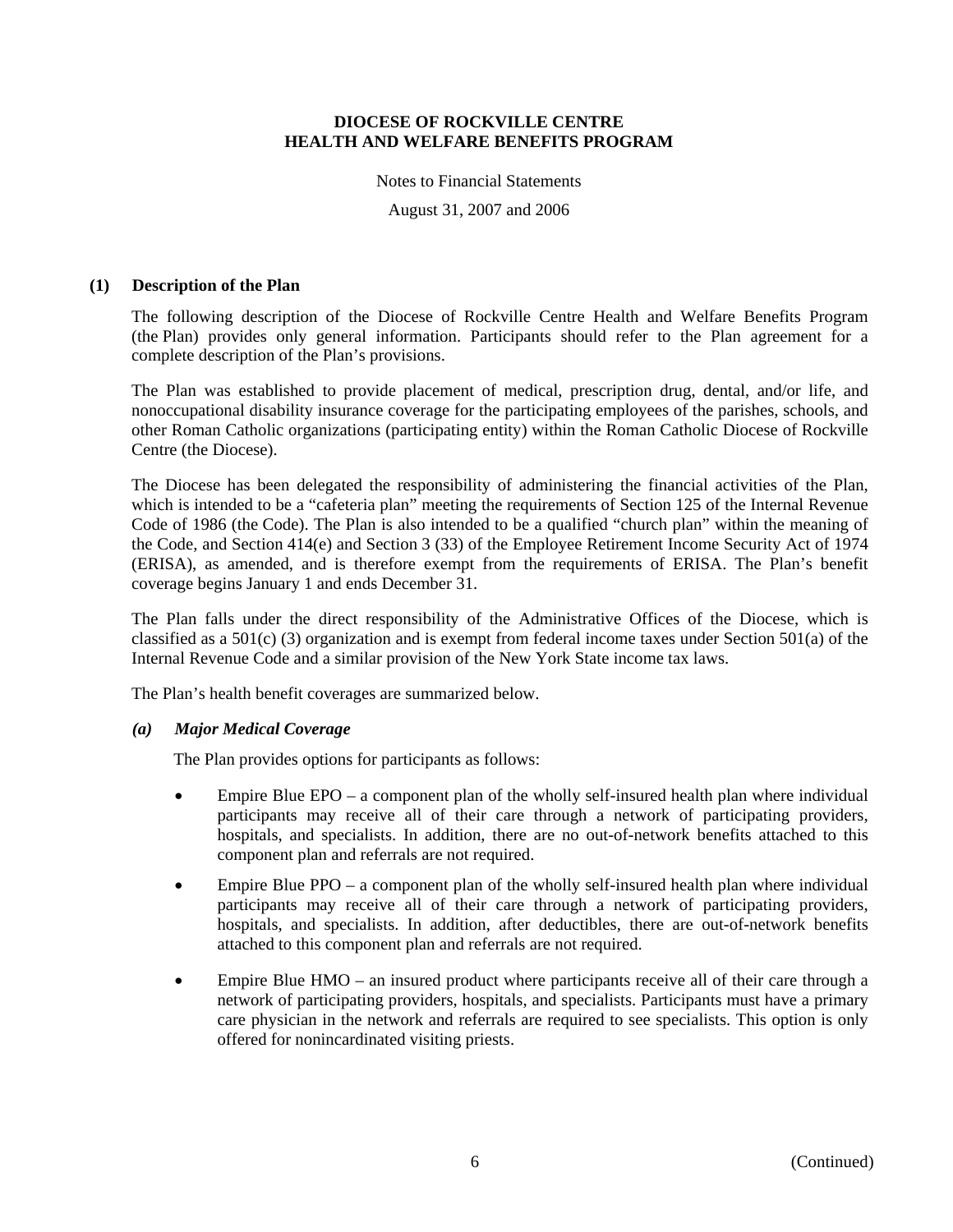#### Notes to Financial Statements

August 31, 2007 and 2006

### *(b) Other Insurance and Benefits*

The Plan continues to provide dental, life, disability, accidental death and dismemberment, flexible spending accounts, and cancer care insurance for all participants through conventional insurance policies with outside insurance carriers (Hartford, CIGNA, and AFLAC and Wage Works).

### *(c) Eligibility and Participation*

Each eligible employee may participate in the Plan after three months of continuous service with the Diocese. Eligible Clergy and Religious may participate in the medical, prescription drug, dental and basic life insurance options.

### **(2) Summary of Significant Accounting Policies**

#### *(a) Basis of Presentation*

The accompanying financial statements have been prepared in accordance with U.S. generally accepted accounting principles using the accrual basis of accounting.

### *(b) Allowance for Doubtful Accounts*

The Diocese determines the allowance for doubtful accounts based upon a formula used on aged accounts, in addition to an assessment of the respective parishes' and institution's financial condition.

#### *(c) Use of Estimates*

The preparation of financial statements in conformity with U.S. generally accepted accounting principles requires management to make estimates and assumptions that affect the reported amounts of assets, liabilities, benefit obligations, and changes therein, claims incurred but not reported (IBNR), claims payable, and disclosure of contingencies. Actual results could differ from those estimates.

#### *(d) Payment of Benefits*

Benefits to participants are recorded upon payment.

#### *(e) Investment Valuation*

The Plan's investments are stated at fair value. If available, quoted market prices are used to value investments. The Plan invests in a pooled investment fund held by Unitas Investment Fund, Inc., a separately incorporated, nonregulated investment fund organized to provide investment options to Roman Catholic organizations in the Diocese of Rockville Centre. Unitas offers investment options to affiliated organizations, including the Plan as follows: including a short-term enhanced cash fund, fixed income, and equity offerings. The investments in Unitas are carried at fair value based principally upon the quoted market prices of the underlying assets of the fund. A "mission fee" is deducted from the investment performance for the purpose of funding the mission component,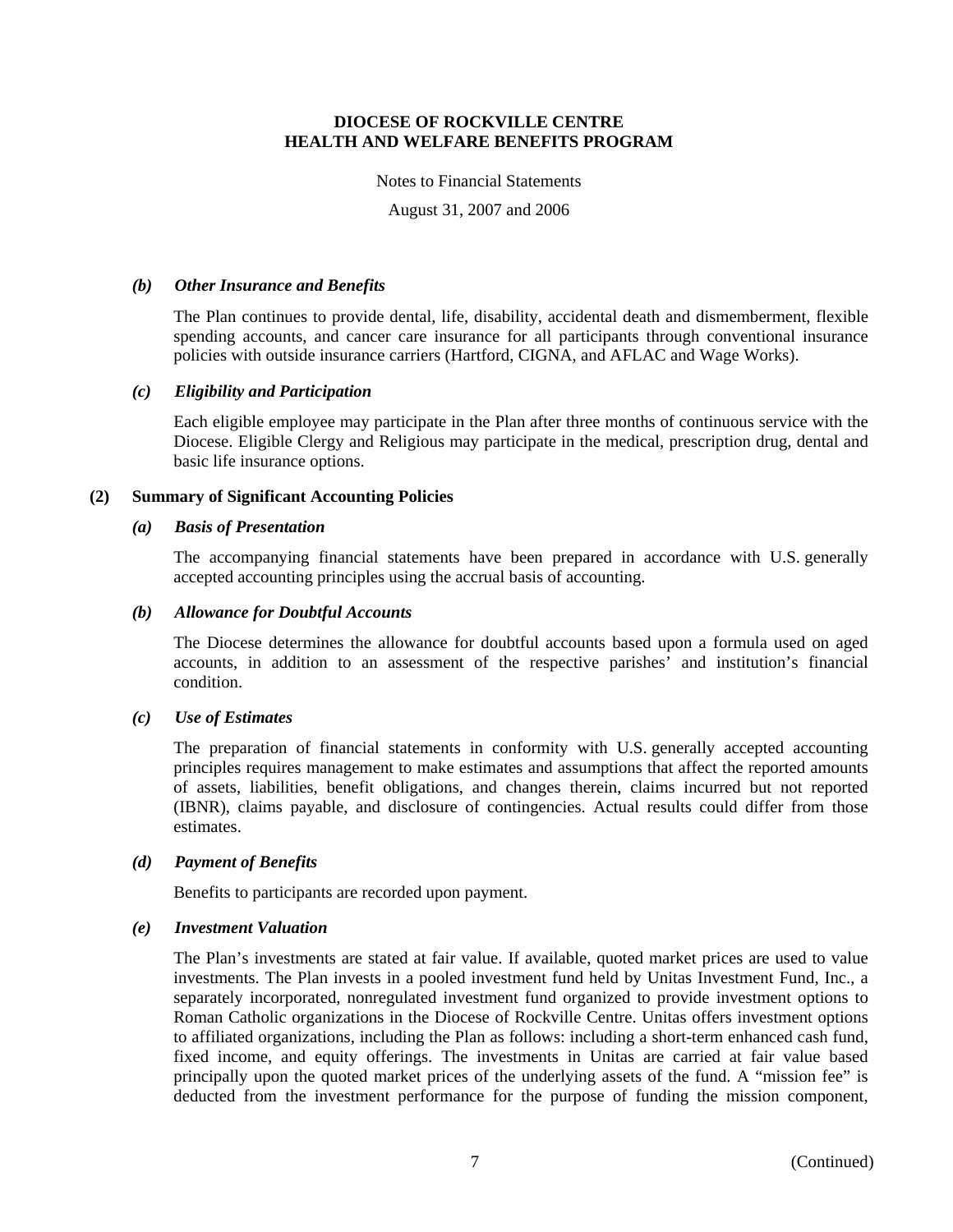Notes to Financial Statements

August 31, 2007 and 2006

provided the fund had a positive return. The rates range from .05% to .5% annually depending upon the investment options chosen.

Purchases and sales are recorded on a trade-date basis. Interest income is recorded on the accrual basis. Dividends are recorded on the ex-dividend date.

The Plan held investments with fair values representing 5% or more of the plan's net assets available for benefits at August 31, 2007 and 2006 as follows:

| 4,355,339                  |
|----------------------------|
| 10,788,228<br>11.895.659   |
| 1,008,755                  |
| 17.903.878<br>16, 152, 322 |
| 4.834.118<br>1,174,101     |

### *(f) Benefit Obligations*

The actuarial present value of the expected cost of benefits covered by the Plan for the next year (IBNR), is the amount that results from applying actuarial assumptions to historical claims data to estimate future incurred claims.

For measurement purposes, the trend numbers used for the period ended August 31, 2007, were as follows:

| Hospital – PPO                  | 15.3% |
|---------------------------------|-------|
| Hospital – EPO                  | 15.7  |
| Medical – both plans            | 9.5   |
| Prescription drugs – both plans | 10.7  |

The Plan Administrator, using the trends supplied by the actuary, calculated the IBNR that is shown in the accompanying financial statements.

#### *(g) Reclassifications*

Certain reclassifications have been made to the 2006 financial statement presentation to confirm to 2007 presentation.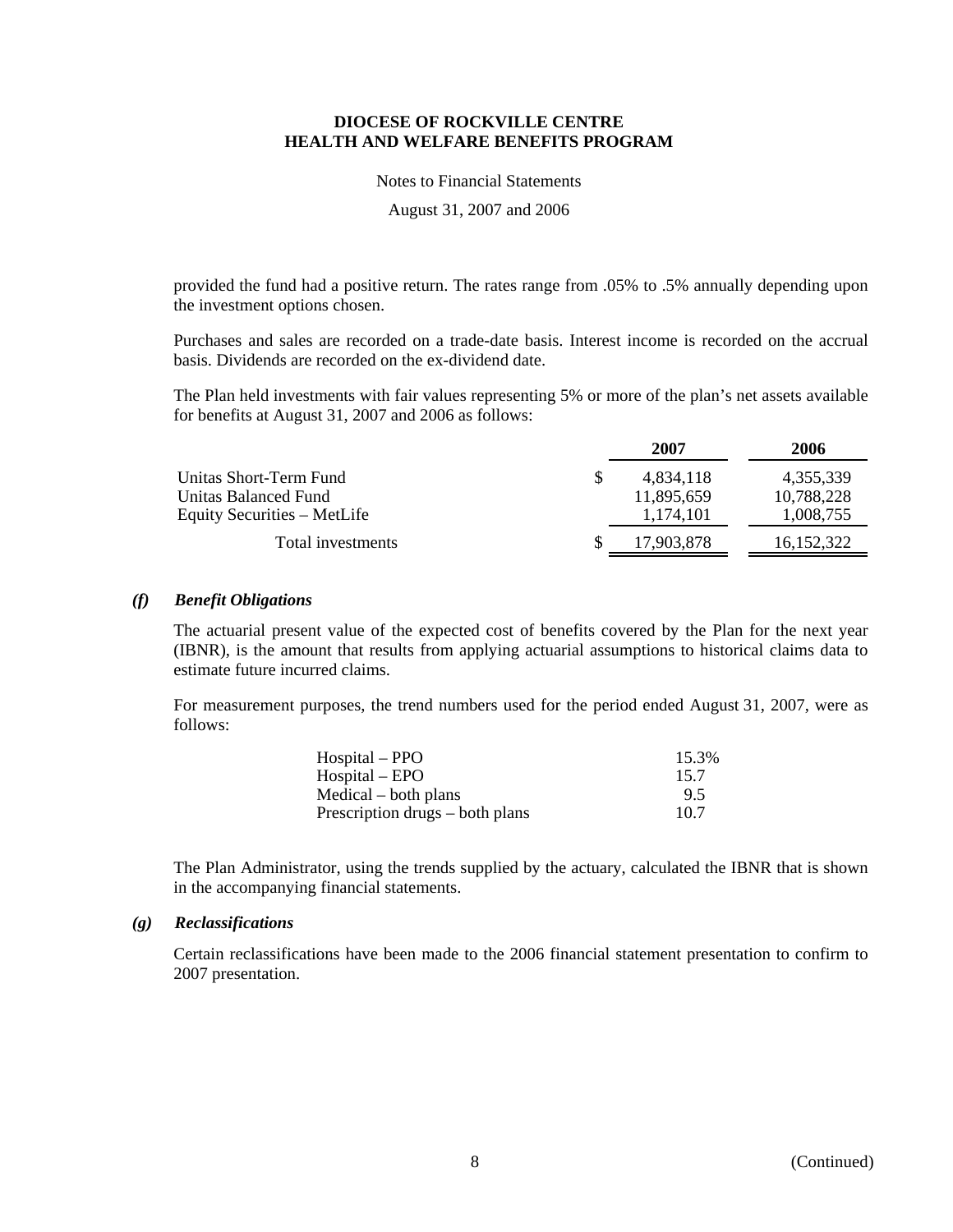#### Notes to Financial Statements

August 31, 2007 and 2006

### **(3) Funding Policy**

Each participating entity shall make all necessary contributions to meet the minimum funding requirements, as determined by the Diocesan Health Plan Board. It is the intention of the Diocese to continue the Plan and for the Diocese and each participating entity to make regular contributions to the Plan, but the Bishop reserves the right to suspend or reduce contributions to the Plan.

### **(4) Receivables, Net**

At August 31, 2007 and 2006, the Plan had premiums receivable, which included balances due from parishes totaling approximately \$3.5 million and \$4.8 million, respectively. At August 31, 2007 and 2006, the Program had recorded a reserve for losses against these receivables totaling approximately \$2.1 million and \$2.0 million, respectively.

In addition, late charges are assessed on accounts past due over 60 days. Fee income and other revenue include approximately \$146,000 and \$206,000 in late charges for the years ended August 31, 2007 and 2006, respectively.

#### **(5) Risks and Uncertainties**

The Plan invests in various investment securities. Investment securities are exposed to various risks such as interest rate, market, and credit risks. In addition, various assumptions are used for the valuation of benefit obligations. Due to the level of risk associated with certain investment securities and the valuation of benefit obligations, it is at least reasonably possible that changes in the values of investment securities and the valuation of benefit obligations will occur in the near term and that such changes could materially affect the amounts reported in the statements of net assets available for benefits.

The claims payable to providers and participants is reported based on certain assumptions pertaining to interest rates, health care inflation rates and claims lag rates, all of which are subject to change. Due to uncertainties inherent in the estimations and assumptions process, it is at least reasonably possible that changes in these estimates and assumptions in the near term would be material to the financial statements.

## **(6) Jubilee Grant**

In celebration of the Diocese's  $50<sup>th</sup>$  Anniversary, Bishop Murphy gave a gift of immediate financial relief to the various Diocesan entities in June 2007, whereby each entity received a credit in an amount equal to approximately three months of medical insurance premiums.

The total gift is approximately \$6.5 million, awarding approximately \$4.7 million to the parishes and schools and approximately \$1.8 million to other Diocesan entities. In accordance with SFAS 116, Accounting for Contributions Received and Contributions Made, such amounts were expensed in 2007.